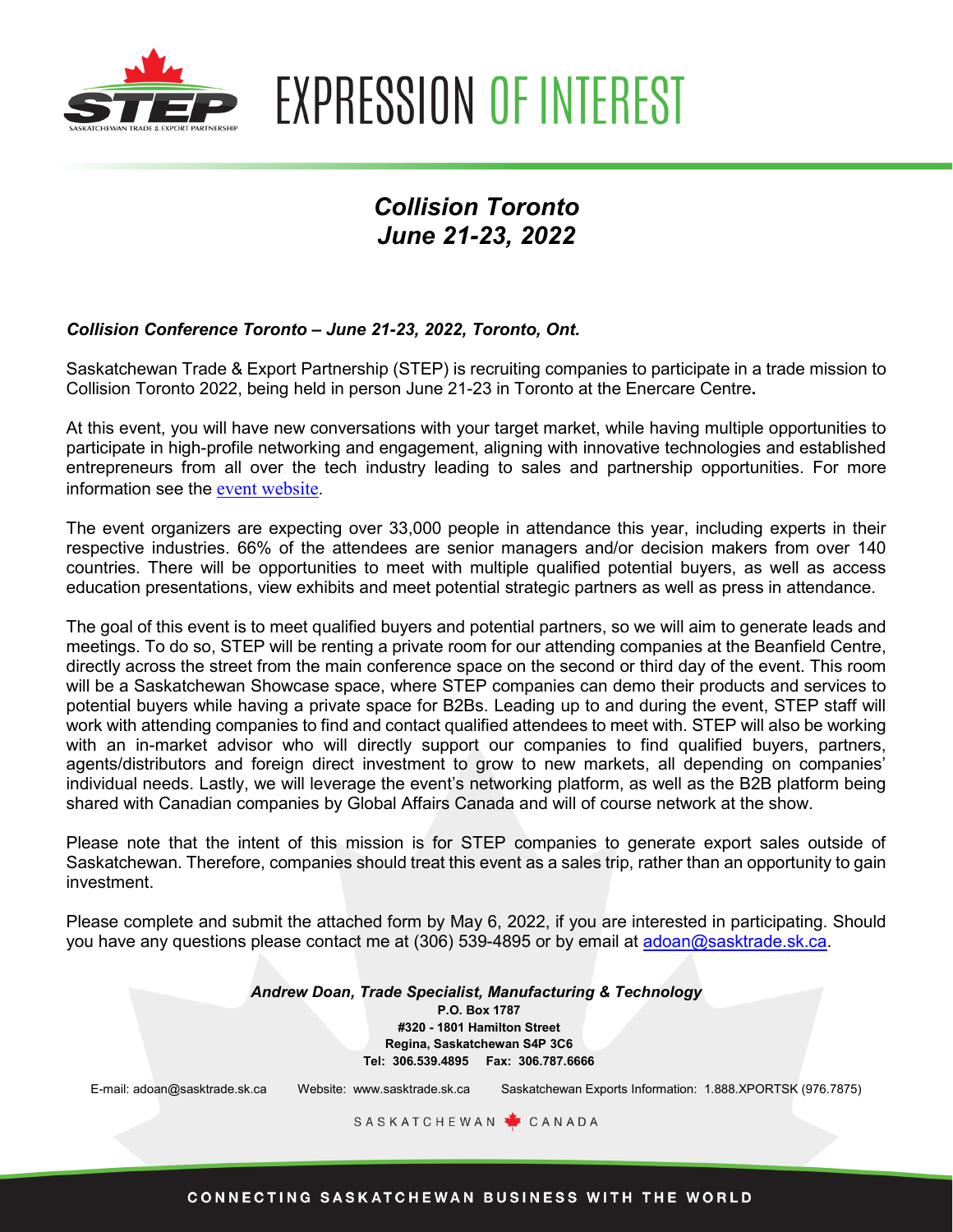

**EXPRESSION OF INTEREST** 

# *Collision Toronto June 21-23, 2022*

### **COST FOR EXHIBITING**

STEP has partnered with Innovation Saskatchewan, who has graciously provided financial support for this mission. Because of Innovation Saskatchewan's support, this event's costs have been significantly reduced, providing significant savings for our participating companies.

The cost to just attend this event on one's own is \$672 for a pass per person. However, the cost to participate as a delegate on this STEP mission is just \$500 for two passes, plus the cost of travel and accommodations. This includes two passes to the event, access to our Saskatchewan Showcase space, as well as STEP and in-market advisor support with finding qualified buyers for B2Bs.

Additional funding support for travel costs is potentially available through STEP's MAP and MRP services.

**STEP Market Access Program (MAP)** - STEP Members may be eligible to apply for STEP Market Access Program funding for this mission. Program criteria and application can be found at [https://www.sasktrade.com/services/details/market\\_access\\_program\\_map.html](https://www.sasktrade.com/services/details/market_access_program_map.html)

**STEP Market Re-engagement Program (MRP)** – STEP members may be eligible to apply for STEP Market Re-engagement Program funding for this mission. Program criteria and application can be found at [https://www.sasktrade.com/services/details/market\\_reengagement\\_program.html](https://www.sasktrade.com/services/details/market_reengagement_program.html) 

#### **Agenda**

June 20 – Travel to Toronto June 21 – Day 1 of Conference – Participate in [Collision After Hours](https://collisionconf.com/collision-after-hours) events for those interested June 22 – Day 2 of Conference – Participate in [Collision After Hours](https://collisionconf.com/collision-after-hours) events for those interested June 23 – Day 3 of Conference – Saskatchewan delegation reception after conference day (details TBD) June 24 – Return to Saskatchewan (if have not already done so on the evening of June 23)

> *Andrew Doan, Trade Specialist, Manufacturing & Technology* **P.O. Box 1787 #320 - 1801 Hamilton Street Regina, Saskatchewan S4P 3C6 Tel: 306.539.4895 Fax: 306.787.6666**

E-mail: adoan@sasktrade.sk.ca Website: www.sasktrade.sk.ca Saskatchewan Exports Information: 1.888.XPORTSK (976.7875)

SASKATCHEWAN CANADA